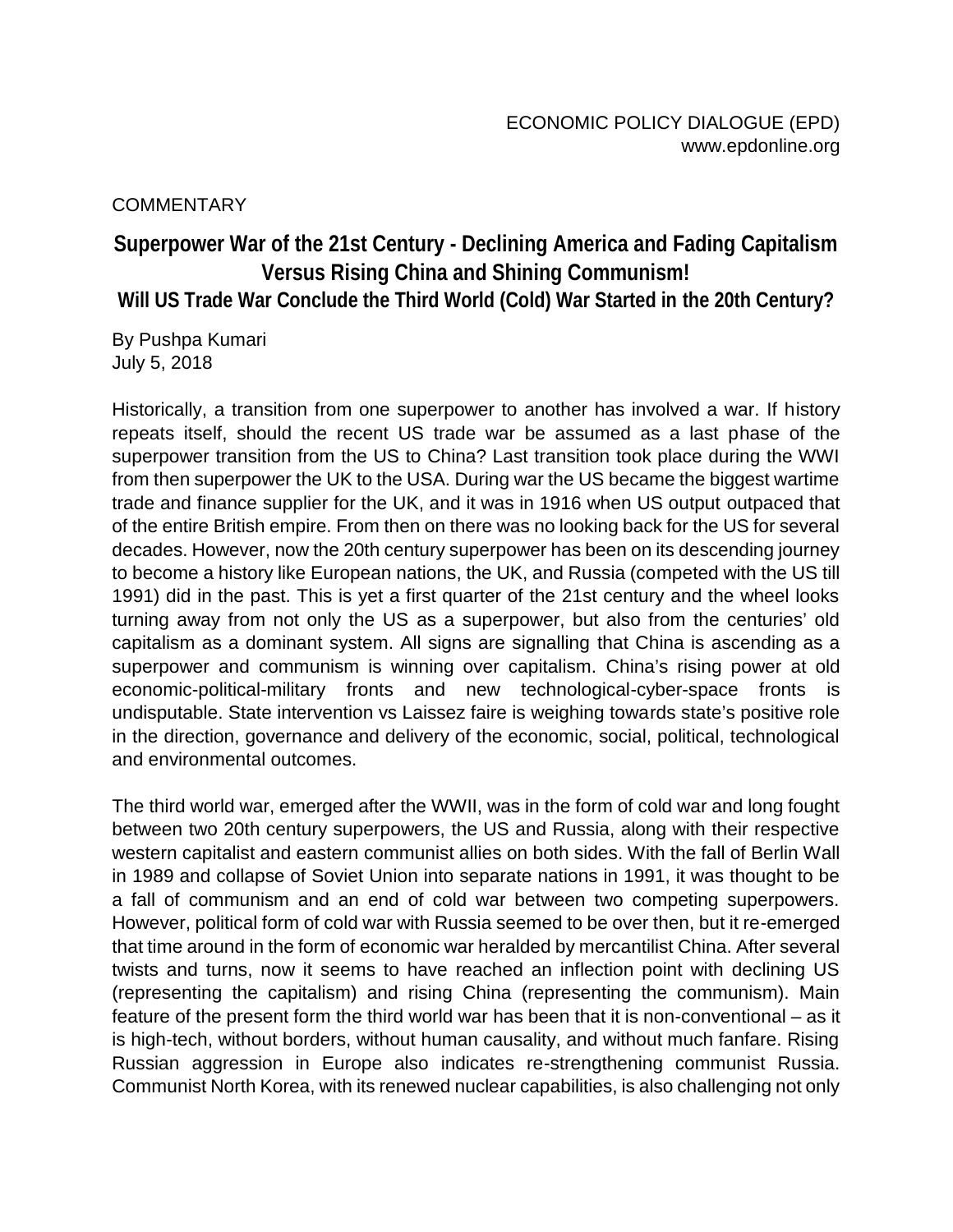Korean peninsula but also the US. Cambridge Analytica, Wikileaks, cyber attacks, Panama Papers, and foreign political influence etc. have already exposed how external forces can influence every nook and corner (including democratic structures) of the capitalist world, whether this is North America, Europe, Asia, Africa, Australia, New Zealand or any other place on the earth. Whether or not this involves hands of other (communist) state(s) or non-state actors, it has exposed the truth whatsoever economic prosperity and national security capitalist nation states have built in and around them are not foolproof and immune to the attacks from outside.

Promotors of capitalism may term the shining communism as a win of authoritarian and manipulating regimes over democratic and rule-based system. However, a rule-based system is not necessarily just, if the founding rules themselves are biased. In reality, democracy and rules have hardly been just, balanced and equal for all. These have generally been power driven, capital-biased, imbalanced, and non-harmonious. Such upshots have evolved from the organic nature of the capitalism itself and have long inflicted the human civilization with its historical progression. Mercantilism, colonialism, market distortions and manipulations, neo-liberalism, globalization, neo-imperialism etc. all building organisms of capitalism over time have well served the interests of capitalists throughout its evolution with the help of state machinery (legislature, executive, judiciary, and even press). No wonder, why present-era most capitalist nations are experiencing some of the similar outcomes, like: structural imbalances (saving-investment and current account), excessive corporate power, asset economies, wealth concentration, economic inequality, social exclusion, consumerism, environment degradation, ecological destruction, political polarization, and individual extremism. In brief, capitalism has failed the economies, peoples, societies, and ecology. As of now, rising China, with its communist system, seem to use centuries old mercantilist, dominance and invasion tactics to become a superpower; time will judge the rising superpower's character and system's legitimacy through local, national, regional, global, and spacial outcomes.

'America first' and 'make America great again' are, in a way, a confession that it is no more the same first power as it was in its yesteryears. Its acceptance in a recent White House report ("How China's Economic Aggression Threatens the Technologies and Intellectual Property of the United States and the World") that the US and the world could not fight the economic, cyber and technological aggression by China. The recent trade war by the US, in fact, indicates its desperate move to regain the post-war economic prowess, but unfortunately this time without its partners. Unsuccessful wars against terrorism in Afghanistan, Iraq and Syria demonstrate its (along with its allies) strategic downfall. Clearly, America's powers at economic, political, strategic, technological, diplomatic fronts have been declining.

Since 1977 current account of the US has continuously been in deficit with only three years' exceptions (1980, 1981, 1991), meaning thereby the US has become a permanent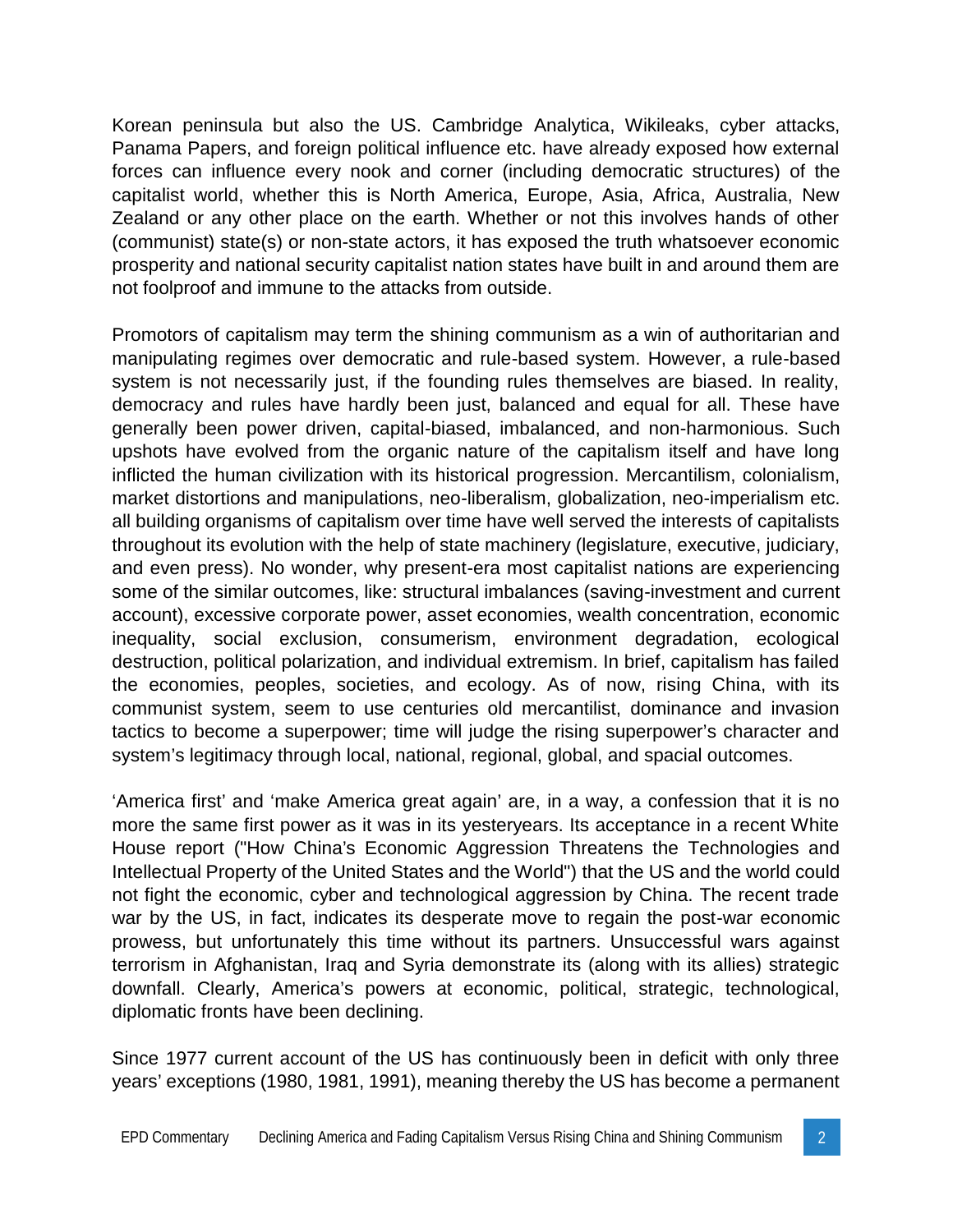debtor. But another important shift took place in 2013 when the US GDP at Purchasing Power Parity (PPP) was overtaken by China. With uncontrolled trade deficits, especially with China since 1985, a promoter of free trade has now turned against it. Actually, the US has since beginning blamed some one or the other for its deficits – in 1980s first it was Japan then south Korea, since 1990s upto financial crisis came China, and post crisis it is Germany. Of late, it has started blaming almost every other nation for being unfair with it in trade. Pulling out of Trans-Pacific Partnership (TPP) and threat to pull from North American Free Trade Agreement (NAFTA) also indicate its anti-trade tone. With its steel and aluminum tariffs, the US has launched trade war with its trading partners, be neighbors (Canada and Mexico), or EU members, or China and other Asian nations. Current desperate trade moves of the US expose its challenged superpower position. Instead of setting right own house by tackling its structural problems, its blaming and name-calling others may appease its own old superpower ego; but it will not gain its lost trust and power.

During the old cold war years, the US used its aid and trade policies as an instrument of foreign policy to keep nations together in its camp or away from communist camp. A gamut of formal institutional structure was established under the US leadership, for example United Nations, Bretton Woods twin institutions, GATT (later WTO), and NATO. Entire post war multilateral organism has been in fact to showcase that capitalism is a rule-based and fair system. And also, through this multilateral organisational structure, the US aimed at fulfilling its own agenda to gain and maintain its superpower position. After the fall of Berlin Wall and dissolution of the USSR, the US became an undisputed global superpower in the unipolar world, and capitalism turned out to be the only efficient economic system with no competent alternative.

Circumstances have changed; with the decay of power, now the same multilateral establishment and rules have become a liability for the US. The US, who was instrumental in this post-war establishment, has become now critical of it. Because its own rules now seem to be binding it. Its withdrawal from the UNESCO, Paris Climate Accord, and UN Human Rights Council does reflect its anti-establishment rhetoric. No surprise, if WTO, NATO, another UN agency, or any other international organization is the next.

Strong allies help any superpower maintain its position globally as it happened with the US in WWI, WWII, and even during cold war. But things have turned different now: US has created rift with almost all time-tested old friends whereas China has strong allies on its side like Russia and North Korea. No doubt, China has territorial issues with its neighbors (Japan, South Korea, India, Taiwan, Philippines, Mongolia, Vietnam and some others) but two things will keep balance in favor of China; one, individual nation may not have that military capability to handle a war with the nuclear China, and second, many nations have trade, investment and value-chain linkages with China too, so those nations would not like to risk their economies.